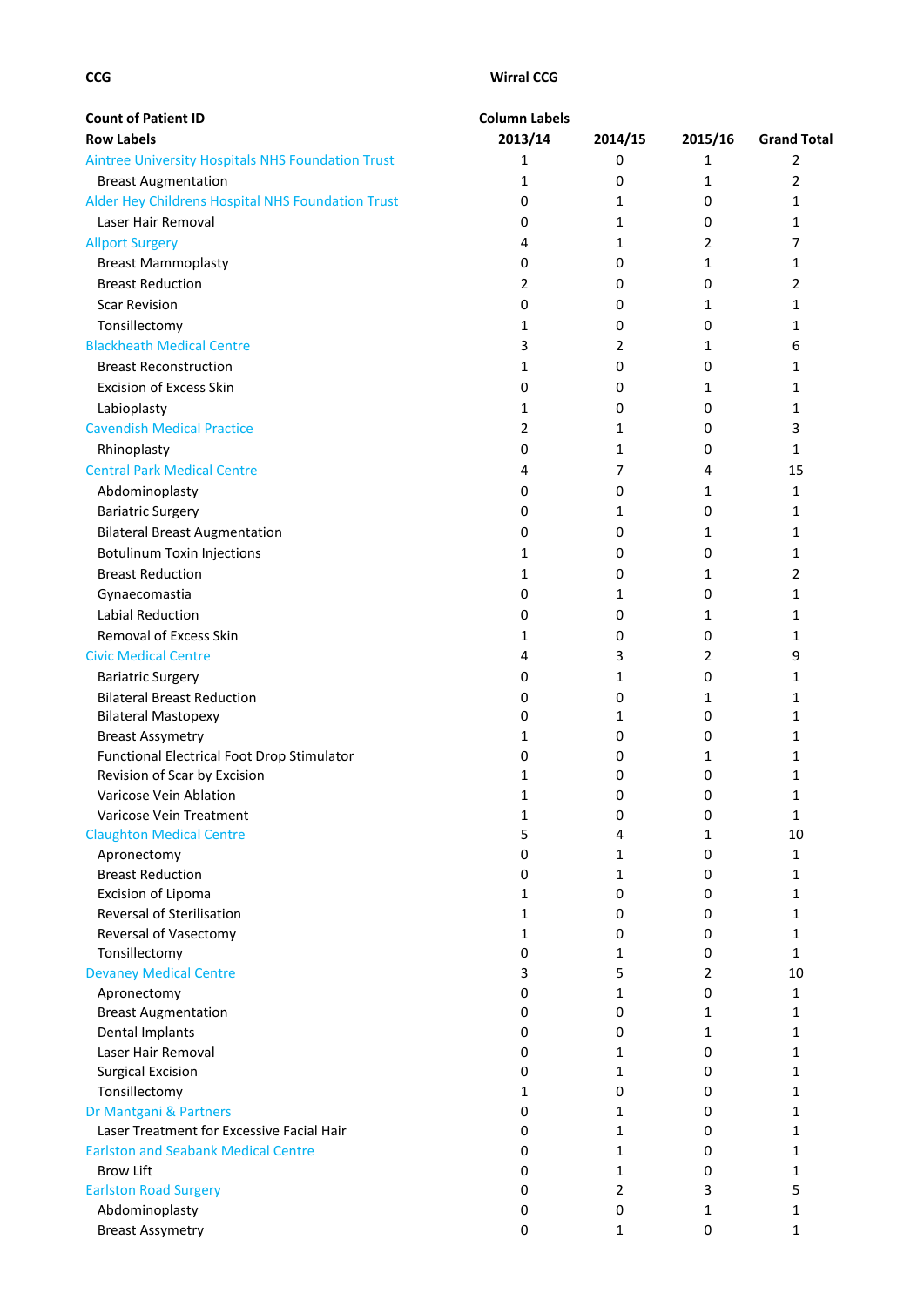| <b>Count of Patient ID</b>                 | <b>Column Labels</b> |             |         |                    |
|--------------------------------------------|----------------------|-------------|---------|--------------------|
| <b>Row Labels</b>                          | 2013/14              | 2014/15     | 2015/16 | <b>Grand Total</b> |
| <b>Breast Reconstruction</b>               | 0                    | 0           | 1       | 1                  |
| Tonsillectomy                              | 0                    | 1           | 0       | 1                  |
| <b>Eastham Group Practice</b>              | 2                    | 5           | 5       | 12                 |
| Abdominoplasty                             | 0                    | 1           | 1       | 2                  |
| <b>Bariatric Surgery</b>                   | 0                    | $\mathbf 0$ | 1       | 1                  |
| <b>Breast Assymetry</b>                    | 1                    | 0           | 0       | 1                  |
| Excision of Lipoma                         | 0                    | 0           | 1       | 1                  |
| <b>Gender Reassignment Surgery</b>         | 1                    | 0           | 0       | 1                  |
| Laser Hair Removal                         | 0                    | 1           | 0       | 1                  |
| Liposuction                                | 0                    | 0           | 1       | 1                  |
| Removal of Ruptured Breast Implant         | 0                    | 1           | 0       | 1                  |
| Thigh Lift                                 | 0                    | 0           | 1       | 1                  |
| <b>Egremont Medical Centre</b>             | 1                    | 0           | 1       | 2                  |
| <b>Bariatric Assessment</b>                | 1                    | 0           | 0       | 1                  |
| Implant Removal                            | 0                    | 0           | 1       | $\mathbf{1}$       |
| <b>Field Road Health Centre</b>            | 0                    | 2           | 0       | 2                  |
| Laser Treatment for Facial Naevus          | 0                    | 1           | 0       | 1                  |
| <b>Gladstone Medical Centre</b>            | 1                    | 2           | 0       | 3                  |
| <b>Bariatric Surgery</b>                   | 0                    | 1           | 0       | 1                  |
| Liposuction                                | 1                    | 0           | 0       | 1                  |
| <b>Greasby Health Centre</b>               | 3                    | 1           | 4       | 8                  |
| Abdominoplasty                             | 0                    | $\pmb{0}$   | 1       | 1                  |
| Abdominoplasty and Mastopexy               | 0                    | 0           | 1       | 1                  |
| <b>Bariatric Surgery</b>                   | 1                    | 1           | 0       | 2                  |
| <b>Breast Reduction</b>                    | 0                    | 0           | 1       | 1                  |
| Gender Reassignment Surgery                | 1                    | 0           | 0       | 1                  |
| Labioplasty                                | 0                    | 0           | 1       | 1                  |
| <b>Greasby Primary Care Centre</b>         | 1                    | 0           | 0       | 1                  |
| <b>Removal of Neurofibromas</b>            | 1                    | 0           | 0       | 1                  |
| <b>Greenway Road Surgery</b>               | 1                    | 3           | 0       | 4                  |
| <b>Breast Reduction</b>                    | 0                    | 1           | 0       | 1                  |
| <b>Breast Reduction (Gynaecomastia)</b>    | 1                    | 0           | 0       | 1                  |
| <b>Grove Road Medical Centre</b>           | 0                    | 0           | 1       | 1                  |
| Penile Implant                             | 0                    | 0           | 1       | 1                  |
| <b>Hamilton Medical Centre</b>             | 0                    | 2           | 2       | 4                  |
| <b>Breast Mammoplasty</b>                  | 0                    | 1           | 0       | 1                  |
| Gynaecomastia                              | 0                    | 1           | 0       | 1                  |
| <b>Labial Reduction</b>                    | 0                    | $\mathbf 0$ | 1       | 1                  |
| Laser Hair Removal                         | 0                    | 0           | 1       | 1                  |
| <b>Heswall &amp; Pensby Group Practice</b> | 0                    | 2           | 1       | 3                  |
| Apronectomy                                | 0                    | 0           | 1       | 1                  |
| <b>Breast Assymetry</b>                    | 0                    | 1           | 0       | 1                  |
| <b>Higher Bebington Health Centre</b>      | 1                    | 0           | 0       | 1                  |
| <b>Breast Augmentation</b>                 | 1                    | 0           | 0       | 1                  |
| <b>Hoylake &amp; Meols Medical Centre</b>  | 3                    | 5           | 0       | 8                  |
| <b>Breast Augmentation</b>                 | 1                    | 1           | 0       | 2                  |
| <b>Breast Reduction</b>                    | 0                    | 1           | 0       | 1                  |
| Gynaecomastia                              | 0                    | 1           | 0       | 1                  |
| Pinnoplasty                                | 0                    | 1           | 0       | 1                  |
| <b>Kings Lane Medical Practice</b>         | 5                    | 5           | 2       | 12                 |
| <b>Breast Assymetry</b>                    | 1                    | 0           | 0       | 1                  |
| <b>Breast Reconstruction</b>               | 1                    | 0           | 0       | 1                  |
| <b>Breast Reduction</b>                    | 1                    | 2           | 1       | 4                  |
| Hair Interlace System                      | 1                    | 0           | 0       | 1                  |
| Laser Hair Removal                         | 1                    | $\mathbf 0$ | 0       | 1                  |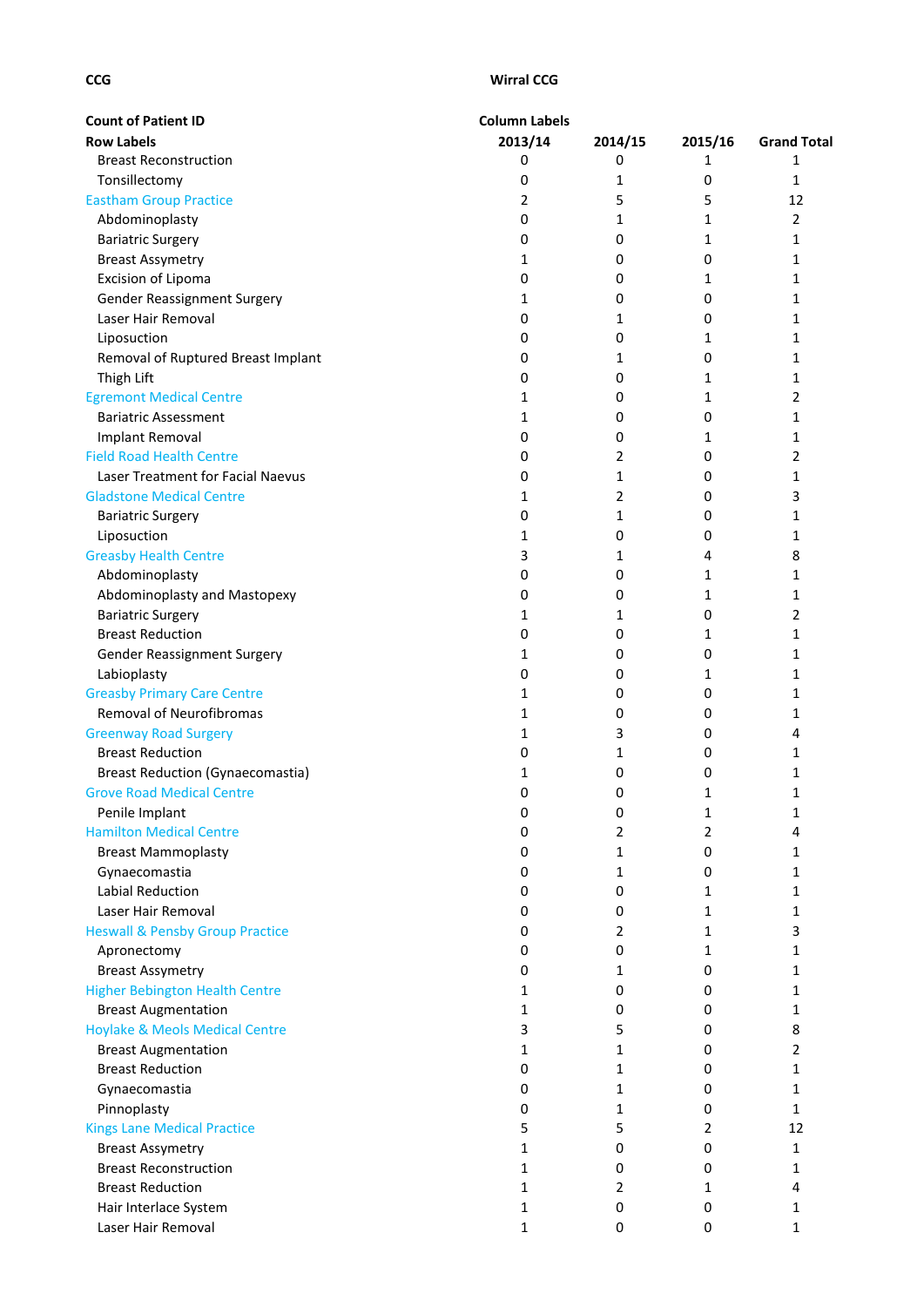| <b>Count of Patient ID</b>                 | <b>Column Labels</b> |         |         |                    |
|--------------------------------------------|----------------------|---------|---------|--------------------|
| <b>Row Labels</b>                          | 2013/14              | 2014/15 | 2015/16 | <b>Grand Total</b> |
| Mastopexy with Possible Augmentation       | 0                    | 1       | 0       | 1                  |
| Varicose Vein Treatment                    | 0                    | 1       | 0       | 1                  |
| Laseraway                                  | 1                    | 0       | 0       | 1                  |
| Laser Hair Removal                         | 1                    | 0       | 0       | 1                  |
| <b>Leasowe Primary Care Centre</b>         | 3                    | 2       | 1       | 6                  |
| <b>Bilateral Breast Surgery</b>            | 0                    | 1       | 0       | 1                  |
| Laser Hair Removal                         | 0                    | 0       | 1       | 1                  |
| Laser Therapy                              | 0                    | 1       | 0       | 1                  |
| <b>Tattoo Removal</b>                      | 1                    | 0       | 0       | 1                  |
| <b>Liscard Group Practice</b>              | 1                    | 2       | 2       | 5                  |
| <b>Breast Assymetry</b>                    | 0                    | 1       | 0       | 1                  |
| Liposuction                                | 0                    | 1       | 0       | $\mathbf{1}$       |
| Pinnoplasty                                | 1                    | 0       | 0       | 1                  |
| Septorhinoplasty                           | 0                    | 0       | 1       | $\mathbf{1}$       |
| <b>Manor Health Centre</b>                 | 1                    | 2       | 4       | 7                  |
| Abdominoplasty with Rectus Plication       | 0                    | 0       | 1       | $\mathbf{1}$       |
| <b>Breast Augmentation</b>                 | 0                    | 0       | 1       | 1                  |
| Laser Hair Removal                         | 0                    | 0       | 1       | 1                  |
| Nipple Eversion                            | 0                    | 1       | 0       | $\mathbf{1}$       |
| <b>Marine Lake Medical Practice</b>        | 3                    | 2       | 1       | 6                  |
| <b>Gender Reassignment Surgery</b>         | 0                    | 0       | 1       | 1                  |
| Liposuction                                | 1                    | 0       | 0       | 1                  |
| Pinnoplasty                                | 0                    | 1       | 0       | 1                  |
| <b>Scar Revision</b>                       | 1                    | 0       | 0       | 1                  |
| <b>Miriam Medical Centre</b>               | 3                    | 1       | 1       | 5                  |
| Abdominoplasty                             | 1                    | 0       | 0       | 1                  |
| Assessment                                 | 1                    | 0       | 0       | 1                  |
| <b>Breast Augmentation</b>                 | 1                    | 0       | 0       | 1                  |
| <b>Breast Reduction</b>                    | 0                    | 0       | 1       | $\mathbf{1}$       |
| <b>Moreton Cross Group Practice</b>        | 6                    | 1       | 3       | 10                 |
| <b>Breast Augmentation &amp; Mastopexy</b> | 0                    | 1       | 0       | 1                  |
| <b>Breast Reduction</b>                    | 0                    | 0       | 1       | 1                  |
| Pinnoplasty                                | 1                    | 0       | 0       | 1                  |
| <b>Plastic Surgery</b>                     | 1                    | 0       | 0       | 1                  |
| Removal of Excess Skin                     | 1                    | 0       | 0       | 1                  |
| Removal of Lesion                          | 1                    | 0       | 0       | 1                  |
| <b>Moreton Health Clinic</b>               | 2                    | 2       | 0       | 4                  |
| <b>Breast Reduction</b>                    | 1                    | 0       | 0       | 1                  |
| Cryo surgery                               | 0                    | 1       | 0       | 1                  |
| <b>Moreton Medical Centre</b>              | 3                    | 2       | 3       | 8                  |
| <b>Bariatric Assessment</b>                | 1                    | 0       | 0       | 1                  |
| <b>Bariatric Surgery</b>                   | 0                    | 1       | 1       | 2                  |
| <b>Breast Reduction</b>                    | 1                    | 1       | 1       | 3                  |
| Lipofilling                                | 0                    | 0       | 1       | 1                  |
| <b>Neston Surgery</b>                      | 0                    | 0       | 1       | $\mathbf{1}$       |
| Varicose Vein Treatment                    | 0                    | 0       | 1       | 1                  |
| North West Regional Spinal Injuries Centre | 0                    | 0       | 1       | 1                  |
| Functional Electrical Foot Drop Stimulator | 0                    | 0       | 1       | 1                  |
| <b>Orchard</b>                             | 2                    | 0       | 1       | 3                  |
| Liposuction                                | 1                    | 0       | 0       | 1                  |
| Septorhinoplasty                           | 1                    | 0       | 0       | $\mathbf{1}$       |
| <b>Parkfield Medical Centre</b>            | 7                    | 10      | 8       | 25                 |
| Apronectomy                                | 1                    | 0       | 0       | 1                  |
| <b>Bariatric Assessment</b>                | 0                    | 1       | 0       | 1                  |
| <b>Bariatric Surgery</b>                   | 0                    | 0       | 2       | $\overline{2}$     |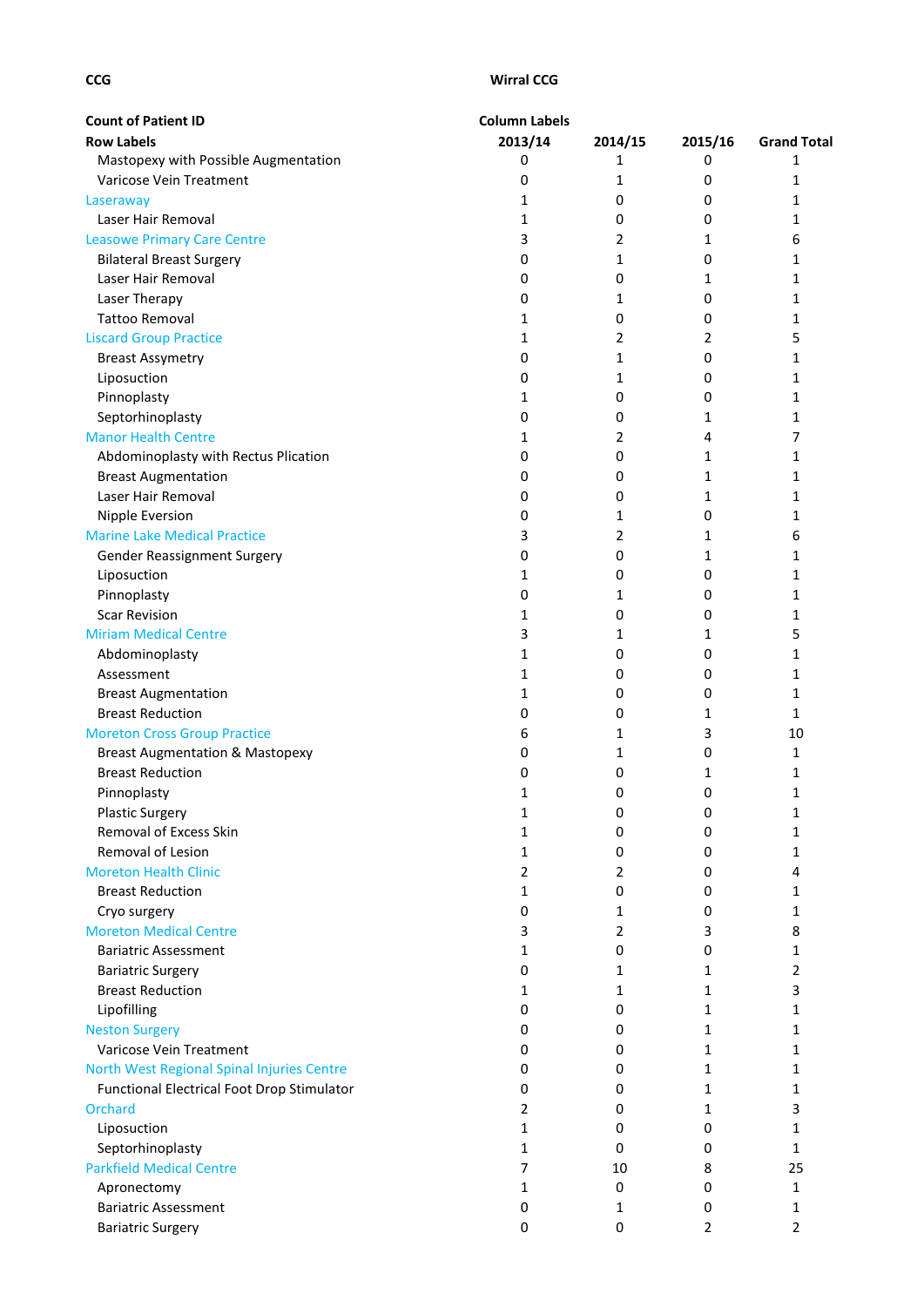| <b>Count of Patient ID</b>                                                 | <b>Column Labels</b> |                |         |                    |
|----------------------------------------------------------------------------|----------------------|----------------|---------|--------------------|
| <b>Row Labels</b>                                                          | 2013/14              | 2014/15        | 2015/16 | <b>Grand Total</b> |
| <b>Body Contouring Surgery</b>                                             | 0                    | 1              | 0       | 1                  |
| <b>Breast Assymetry</b>                                                    | 0                    | 0              | 1       | 1                  |
| <b>Breast Augmentation</b>                                                 | 2                    | $\overline{2}$ | 0       | 4                  |
| <b>Breast Reduction</b>                                                    | 3                    | 1              | 2       | 6                  |
| Lipofilling to Correct Post Surgical Contour Deformity                     | 0                    | 0              | 1       | 1                  |
| Mastopexy                                                                  | 0                    | 0              | 1       | 1                  |
| <b>Surgical Correction</b>                                                 | 1                    | 0              | 0       | 1                  |
| <b>Pensby Surgery</b>                                                      | $\mathbf{1}$         | 0              | 0       | 1                  |
| Replacement Knee                                                           | 1                    | 0              | 0       | 1                  |
| <b>Prenton Medical Centre</b>                                              | 1                    | 0              | 0       | 1                  |
| <b>Breast Reduction</b>                                                    | 1                    | 0              | 0       | 1                  |
| <b>Riverside Surgery</b>                                                   | 0                    | 1              | 0       | 1                  |
| <b>Breast Augmentation</b>                                                 | 0                    | 1              | 0       | 1                  |
| Robert Jones & Agnes Hunt Orthopaedic and District Hospital N              | 1                    | 2              | 0       | 3                  |
| FES Treatment for Footdrop                                                 | 0                    | 1              | 0       | 1                  |
| Functional Electrical Foot Drop Stimulator                                 | 1                    | 0              | 0       | 1                  |
| <b>Functional Electronical Stimulator</b>                                  | 0                    | 1              | 0       | 1                  |
| <b>Somerville Medical Centre</b>                                           | 2                    | 2              | 2       | 6                  |
| Breast Implant Removal and Replacement                                     | 0                    | 0              | 1       | 1                  |
| <b>Breast Reduction</b>                                                    | 0                    | 0              | 1       | 1                  |
| Hair Transplant                                                            | 1                    | 0              | 0       | 1                  |
| Tonsillectomy                                                              | 1                    | 1              | 0       | 2                  |
| Southport and Ormskirk Hospitals NHS Trust                                 | 0                    | 0              | 1       | 1                  |
| <b>Catataract Surgery</b>                                                  | 0                    | 0              | 1       | 1                  |
| <b>Spire Cheshire Hospital</b>                                             | 0                    | 1              | 0       | 1                  |
| Tonsillectomy                                                              | 0                    | 1              | 0       | 1                  |
| <b>St George's Medical Centre</b>                                          | 4                    | 3              | 6       | 13                 |
| <b>Bariatric Surgery</b>                                                   | 0                    | 1              | 0       | 1                  |
| <b>Body Contouring Surgery</b>                                             | 1                    | 0              | 0       | 1                  |
| <b>Botulinum Toxin Injections</b>                                          | 0                    | 0              | 1       | 1                  |
| <b>Breast Augmentation</b>                                                 | 0                    | 0              | 1       | 1                  |
| Breast Implant Removal and Replacement                                     | 1                    | 0              | 0       | 1                  |
| <b>Breast Reduction</b>                                                    | 0                    | 0              | 1       | 1                  |
| <b>Functional Electronical Stimulator</b>                                  | 0                    | 0              | 1       | 1                  |
| Gender Reassignment Surgery                                                | 0                    | 0              | 1       | 1                  |
| Nasendoscopy                                                               | 0                    | 0              | 1       | 1                  |
| <b>Reconstructive Surgery</b>                                              | 0                    | 1              | 0       | 1                  |
| <b>St. Hilary Brow Group Practice</b>                                      | 2                    | 2              | 2       | 6                  |
| Apronectomy                                                                | 0                    | 1              | 0       | 1                  |
| Autism Spectrum Assessment                                                 | 1                    | $\mathbf 0$    | 0       | 1                  |
| <b>Breast Augmentation</b>                                                 | 0                    | 0              | 1       | 1                  |
| <b>Breast Reduction</b>                                                    | 1                    | 0              | 0       | 1                  |
| Tonsillectomy                                                              | 0                    | 0              | 1       | 1                  |
| <b>Teehey Lane Medical Centre</b>                                          | 0                    | 1              | 1       | 2                  |
| <b>Breast Augmentation</b>                                                 | 0                    | 1              | 0       |                    |
|                                                                            | 0                    | 0              |         | 1                  |
| Follow Up Treatment for Halitosis on NHS<br><b>Townfield Health Centre</b> |                      |                | 1       | 1                  |
|                                                                            | 0                    | 1              | 2       | 3                  |
| <b>Breast Augmentation</b>                                                 | 0                    | 1              | 0       | 1                  |
| Reversal of Sterilisation                                                  | 0                    | 0              | 1       | 1                  |
| Revision following Rhinoplasty                                             | 0                    | 0              | 1       | 1                  |
| <b>Upton Group Practice</b>                                                | 2                    | 2              | 4       | 8                  |
| <b>Bariatric Surgery</b>                                                   | 0                    | 0              | 1       | 1                  |
| Gynaecomastia                                                              | 1                    | 0              | 0       | 1                  |
| Labial Reduction                                                           | 0                    | 0              | 1       | 1                  |
| Labioplasty                                                                | 0                    | 0              | 1       | 1                  |